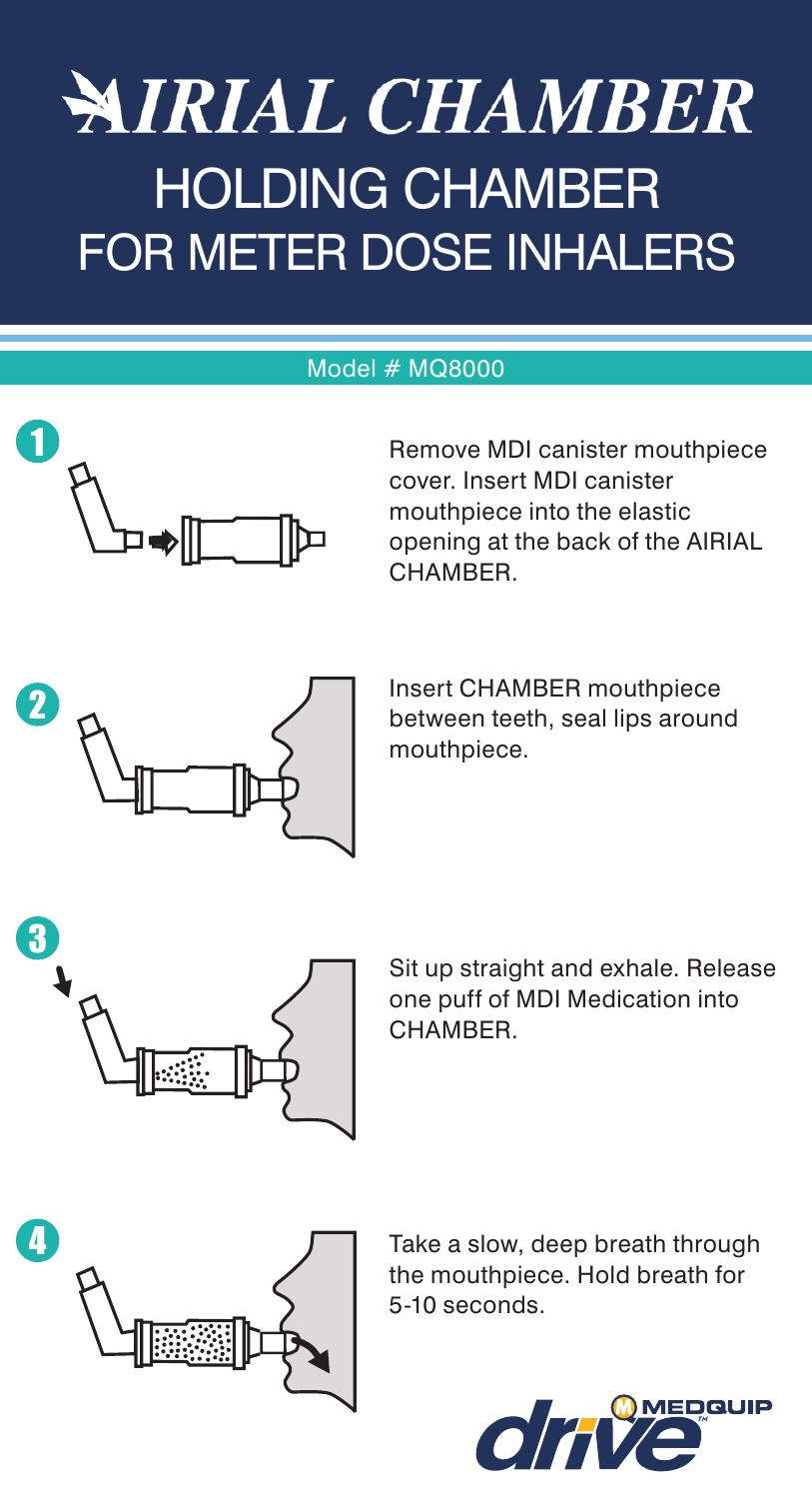# AEROCÁMARA NIRIAL

### Aerocámara para Inhaladores de Medicamento

#### Artículo # MQ8000



Retire MDI cubierta de la boquilla bote. Inserte MDI bote boquilla en la abertura elástica en la parte posterior de la AIRIAL CÁMARA.



Inserte la boquilla CÁMARA entre los dientes, cerrar los labios alrededor de la boquilla.



Siéntese derecho y exhala. Suelte una bocanada de MDI medicación dentro de la cámara.

![](_page_1_Picture_9.jpeg)

Tome una respiración lenta y profunda a través de la boquilla. Mantenga la respiración durante 5 a 10 segundos.

![](_page_1_Picture_11.jpeg)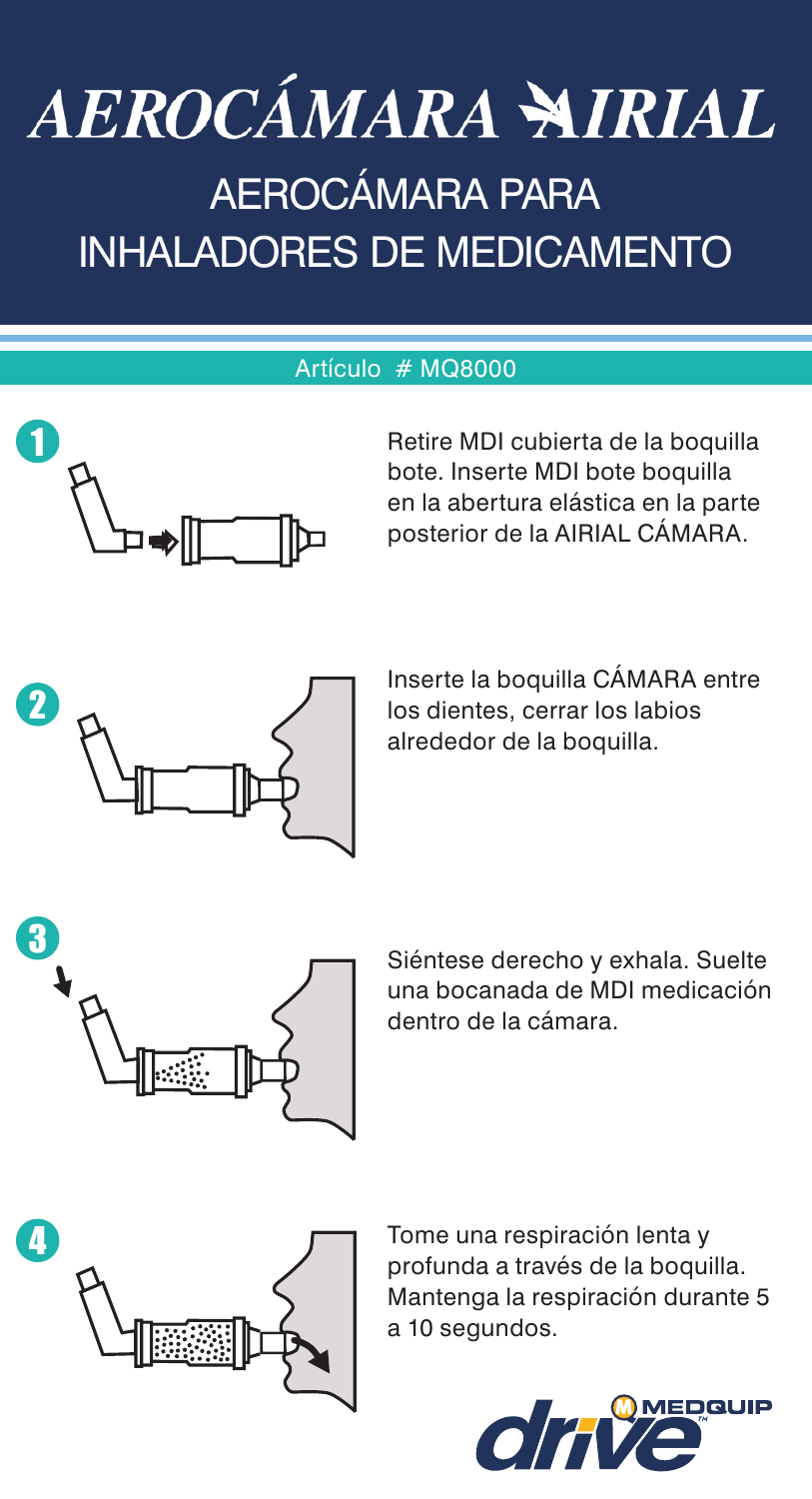### **NIRIAL CHAMBER** COLLAPSIBLE HOLDING CHAMBER FOR METER DOSE INHALERS

#### Model # MQ8001

![](_page_2_Figure_2.jpeg)

**Cleaning Instructions**: Wash the Airial Chamber in warm soapy water. Rinse with clean water and set aside to dry.

**Precautions**: Over time, the elastic rear opening and/or one-way valves may harden and not work effectively. Replace with a new Airial Chamber.

**Caution**: Federal (USA) law restricts this device to sale by or on the order of a physician.

![](_page_2_Picture_6.jpeg)

Manufactured For: Drive Medical 99 Seaview Blvd. Port Washington, NY 11050 Tel: (866) 694-5085

www.drivemedical.com Made in China